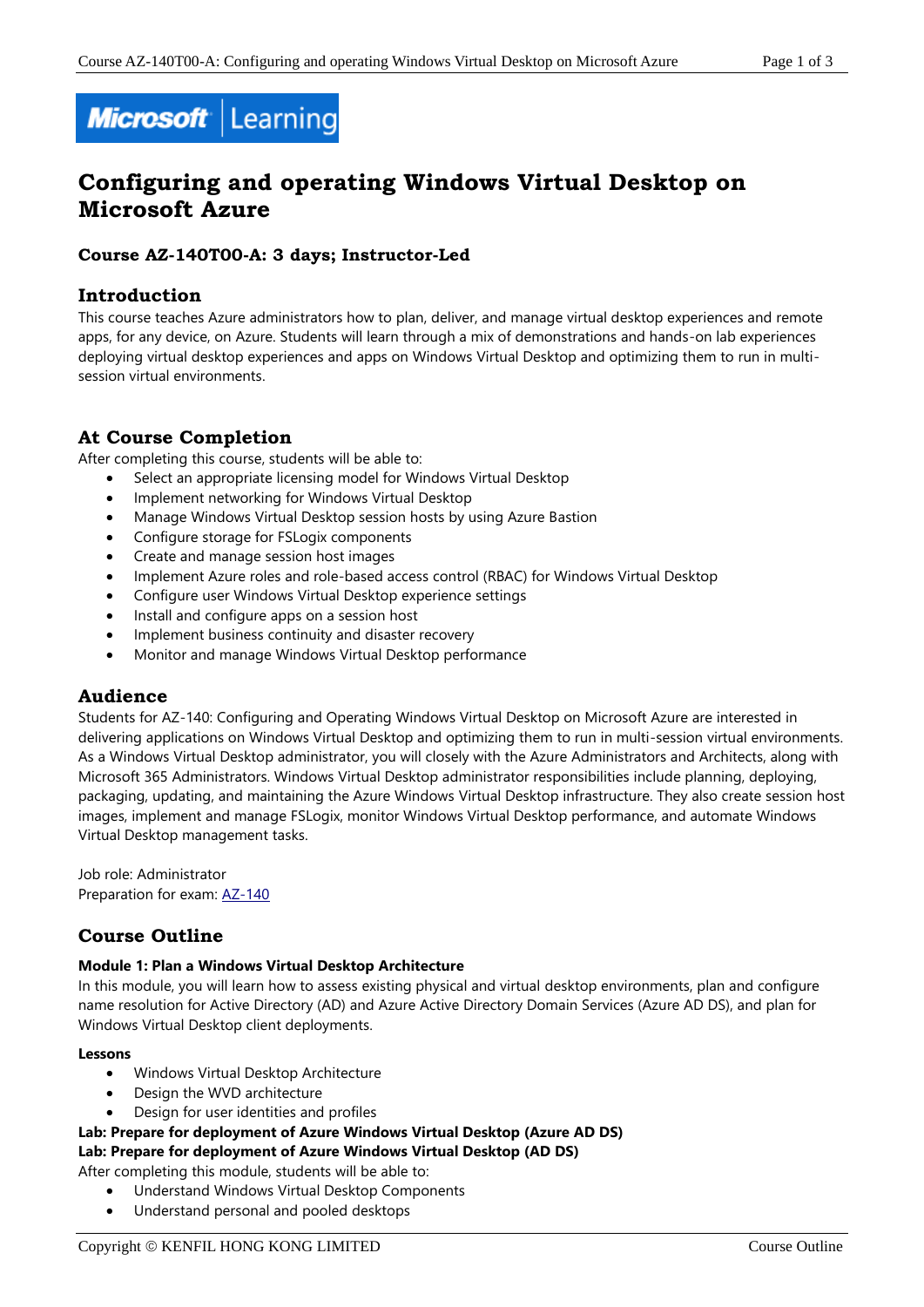- Recommend an operating system for a WVD implementation
- Plan a host pools architecture

#### **Module 2: Implement a WVD Infrastructure**

In this module, you will learn how to manage connectivity to the internet and on-premises networks, create a host pool by using the Azure portal, deploy host pools and hosts by using Azure Resource Manager templates, apply OS and application updates to a running WVD host, and create a master image.

#### **Lessons**

- Implement and manage networking for WVD
- Implement and manage storage for WVD
- Create and configure host pools and session hosts
- Create and manage session host image

**Lab: Create and configure host pools and session hosts (Azure AD DS) Lab: Deploy host pools and session hosts by using the Azure portal (AD DS) Lab: Implement and manage storage for WVD (Azure AD DS) Lab: Deploy host pools and hosts by using Azure Resource Manager templates Lab: Deploy and manage host pools and hosts by using PowerShell**

After completing this module, students will be able to:

- Implement Azure virtual network connectivity
- Manage connectivity to the internet and on-premises networks
- Understanding Windows Virtual Desktop network connectivity
- Configure WVD session hosts using Azure Bastion
- Configure storage for FSLogix components
- Configure disks and file shares
- Modify a session host image
- Create and use a Shared Image Gallery (SIG)

#### **Module 3: Manage Access and Security**

In this module, you will learn how to plan and implement Azure roles and RBAC for WVD, implement Conditional Access policies for connections, plan and implement MFA, and manage security by using Azure Security Center.

#### **Lessons**

- Manage access
- Manage security

#### **Lab: Configure Conditional Access policies for connections to WVD (AD DS)**

After completing this module, students will be able to:

- Manage local roles, groups and rights assignment on WVD session hosts.
- Configure user restrictions by using AD group policies and Azure AD policies
- Understand Conditional Access policy components
- Prepare for Azure Active Directory (Azure AD)-based Conditional Access for Windows Virtual Desktop
- Implement Azure AD-based Conditional Access for Windows Virtual Desktop

#### **Module 4: Manage User Environments and Apps**

In this module, you will learn how to plan for FSLogix, install FSLogix, configure Cloud Cache, deploy an application as a RemoteApp, and implement and manage OneDrive for Business for a multi-session environment.

#### **Lessons**

- Implement and manage FSLogix
- Configure user experience settings
- Install and configure apps on a session host

# **Lab: Windows Virtual Desktop profile management (Azure AD DS)**

# **Lab: Windows Virtual Desktop profile management (AD DS)**

#### **Lab: Windows Virtual Desktop application packaging (AD DS)**

After completing this module, students will be able to:

- Configure Profile Containers
- Configure Azure Files to store profile containers for WVD in an AAD DS environment